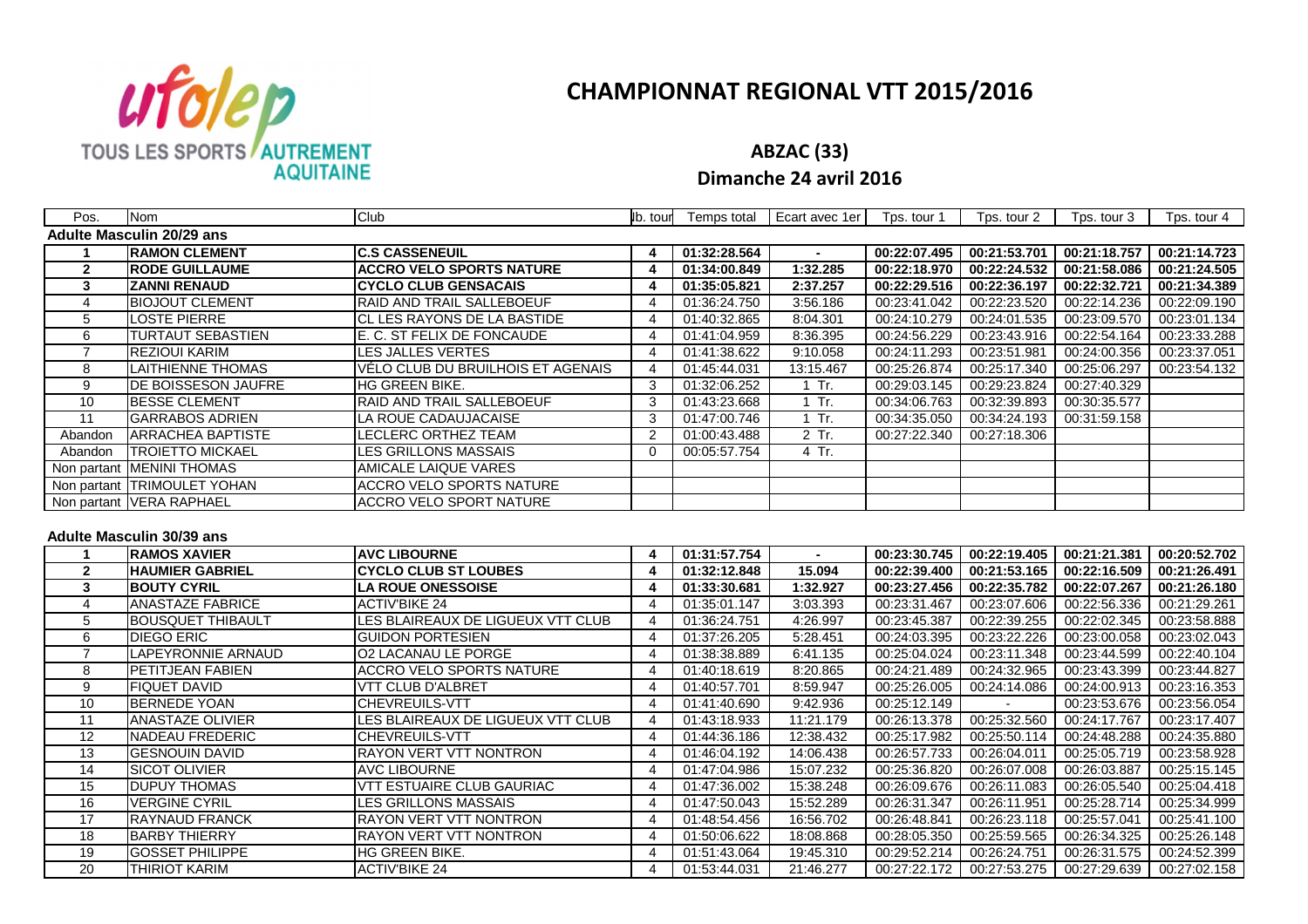| 21      | <b>AUZERAL FREDERIC</b>     | <b>ESCAPADE</b>                     | 01:53:46.657 | 21:48.903 | 00:28:08.947 | 00:28:09.693 | 00:27:37.288 | 00:25:49.951 |
|---------|-----------------------------|-------------------------------------|--------------|-----------|--------------|--------------|--------------|--------------|
| 22      | <b>ALLEMANDOU BRICE</b>     | AS RANDONNEE VTT CISSAC             | 01:54:18.875 | 22:21.121 | 00:28:12.629 | 00:27:52.633 | 00:27:44.631 | 00:26:26.322 |
| 23      | <b>IGOUSSET JOHNNY</b>      | <b>ICYCLES MEDOC ESTUAIRE</b>       | 01:56:31.856 | 24:34.102 | 00:30:01.479 | 00:28:15.957 | 00:27:44.589 | 00:26:22.539 |
| 24      | <b>COSSAT MATHIEU</b>       | <b>CYCLO CLUB DE L'ESTUAIRE</b>     | 01:29:42.746 | $1$ Tr.   | 00:30:13.224 | 00:28:27.040 | 00:26:54.508 |              |
| 25      | <b>BURGUN JEAN</b>          | LES DEJANTES DU COTEAU VTT CASTILLO | 01:32:50.648 | 1 Tr.     | 00:32:32.057 | 00:28:34.360 | 00:27:37.352 |              |
| 26      | <b>JACOUTY RAPHAEL</b>      | <b>VTT CLUB GRADIGNAN</b>           | 01:39:22.064 | 1 Tr.     | 00:32:39.169 | 00:32:30.817 | 00:30:03.670 |              |
| 27      | LOUBERE ARNAULD             | ICYCLO CLUB DE L'ESTUAIRE           | 01:41:22.990 | $1$ Tr.   | 00:33:16.308 | 00:33:32.085 | 00:30:23.107 |              |
| 28      | <b>MAUREL FREDERIC</b>      | ASSOCIATION VELO TOUT TERRAIN BOIEN | 01:53:12.974 | $1$ Tr.   | 00:40:27.985 | 00:35:29.516 | 00:33:05.741 |              |
| Abandon | <b>IRODRIGUEZ CEDRIC</b>    | LECLERC ORTHEZ TEAM                 | 00:27:46.970 | 3 Tr.     | 00:23:52.416 |              |              |              |
|         | Absent excuseDE SA WILFRID  | ICYCLES MEDOC ESTUAIRE              |              |           |              |              |              |              |
|         | Non partant MANFE FABIEN    | IACCRO VELO SPORTS NATURE           |              |           |              |              |              |              |
|         | Non partant GUICHARD ROMAIN | ASS LES ZACCROS                     |              |           |              |              |              |              |
|         | Non partant LACOMBE MATHIEU | <b>HG GREEN BIKE.</b>               |              |           |              |              |              |              |

#### **Adulte Masculin 40/49 ans**

|                       | <b>IMOUCHAGUE PASCAL</b>     | <b>RAID AND TRAIL SALLEBOEUF</b>         |                | 01:28:58.205 |           | 00:22:46.638 | 00:22:21.142 | 00:21:48.263              | 00:21:08.190 |
|-----------------------|------------------------------|------------------------------------------|----------------|--------------|-----------|--------------|--------------|---------------------------|--------------|
| $\mathbf{2}$          | <b>ALBERT BRUNO</b>          | <b>HG GREEN BIKE.</b>                    |                | 01:32:06.149 | 3:07.944  | 00:23:33.846 | 00:23:06.449 | 00:22:47.072              | 00:21:45.306 |
| 3                     | <b>IPECONDON ERIC</b>        | <b>LES GRILLONS MASSAIS</b>              |                | 01:34:19.088 | 5:20.883  | 00:24:10.652 | 00:23:44.331 | 00:23:07.275              | 00:22:22.444 |
| $\boldsymbol{\Delta}$ | <b>BARBE LOIC</b>            | <b>RAYON VERT VTT NONTRON</b>            |                | 01:34:50.271 | 5:52.066  | 00:23:43.813 | 00:23:30.642 | 00:22:54.577              | 00:23:41.249 |
| 5                     | RAMOND JEAN MARIE            | ASSOCIATION VELO CLUB LIBOURNAIS         |                | 01:34:59.845 | 6:01.640  | 00:24:10.240 | 00:23:37.486 | 00:23:17.695              | 00:22:53.566 |
| 6                     | <b>ICOUTHURES PATRICK</b>    | LES GRILLONS MASSAIS                     |                | 01:36:30.477 | 7:32.272  | 00:24:43.697 | 00:24:23.411 | 00:23:18.813              | 00:23:05.724 |
| $\overline{7}$        | <b>SEGUIN DAVID</b>          | <b>VTT ESTUAIRE CLUB GAURIAC</b>         |                | 01:38:04.521 | 9:06.316  | 00:25:34.750 | 00:24:44.008 | 00:23:29.566              | 00:23:13.808 |
| 8                     | <b>SUCRET GERALD</b>         | <b>VELO CLUB GALGON</b>                  |                | 01:40:13.987 | 11:15.782 | 00:26:10.710 | 00:26:10.401 | 00:23:55.433              | 00:23:02.355 |
| 9                     | <b>GRANDON STEPHANE</b>      | <b>VTT ESTUAIRE CLUB GAURIAC</b>         |                | 01:40:30.509 | 11:32.304 | 00:23:55.351 | 00:24:09.930 | 00:24:27.940              | 00:26:56.244 |
| 10                    | <b>BUNUEL CYRIL</b>          | <b>O2 LACANAU LE PORGE</b>               |                | 01:40:53.399 | 11:55.194 | 00:26:35.792 | 00:25:22.738 | 00:24:45.515              | 00:23:13.562 |
| 11                    | <b>DEGARDIN JAMES</b>        | FREE RIDER CLUB                          |                | 01:41:12.816 | 12:14.611 | 00:26:21.752 | 00:25:33.180 | 00:24:37.638              | 00:23:38.230 |
| 12                    | <b>PLAS STEPHANE</b>         | <b>VTT CLUB D'ALBRET</b>                 |                | 01:44:45.388 | 15:47.183 | 00:27:02.655 | 00:27:01.971 | 00:25:42.485              | 00:24:00.913 |
| 13                    | <b>ROSSIGNOL EMMANUEL</b>    | <b>ICLUB CYCLISTE TBC BORDEAUX</b>       |                | 01:47:41.958 | 18:43.753 | 00:28:33.927 | 00:28:03.200 | 00:25:44.262              | 00:24:21.738 |
| 14                    | <b>MARION LAURENT</b>        | <b>O2 LACANAU LE PORGE</b>               |                | 01:48:10.245 | 19:12.040 | 00:27:50.709 | 00:28:03.344 | 00:26:43.072              | 00:24:32.717 |
| 15                    | <b>BAHOUGNE BRUNO</b>        | <b>VENDAYS MONTALIV.T.T. CMCS</b>        |                | 01:49:20.054 | 20:21.849 | 00:29:12.491 | 00:27:40.370 | 00:25:50.302              | 00:25:30.222 |
| 16                    | <b>BARES WILLIAM</b>         | <b>ETOILE CYCLISTE FOYENNE</b>           |                | 01:49:34.241 | 20:36.036 | 00:28:04.131 | 00:27:43.473 | 00:27:07.202              | 00:25:41.513 |
| 17                    | <b>MAIRESSE DAVID</b>        | <b>CHEVREUILS-VTT</b>                    |                | 01:50:49.281 | 21:51.076 | 00:28:22.451 | 00:28:14.406 | 00:27:05.881              | 00:25:55.015 |
| 18                    | <b>FITTE LAURENT</b>         | <b>VTT CLUB D'ALBRET</b>                 |                | 01:52:33.582 | 23:35.377 | 00:30:21.186 | 00:28:08.161 | 00:27:12.414              | 00:25:53.363 |
| 19                    | <b>BEAU STEPHANE</b>         | ASSOCIATION VELO TOUT TERRAIN BOIEN      |                | 01:52:38.834 | 23:40.629 | 00:27:57.721 | 00:28:34.236 | 00:28:52.931              | 00:26:14.411 |
| 20                    | <b>MESPLEDE FRANCK</b>       | <b>ICHEVREUILS-VTT</b>                   |                | 01:54:18.832 | 25:20.627 | 00:30:08.943 | 00:29:16.275 | 00:28:32.189              | 00:25:18.126 |
| 21                    | <b>IPICART LAURENT</b>       | <b>FREE RIDER CLUB</b>                   |                | 01:54:43.998 | 25:45.793 | 00:30:02.429 | 00:28:46.459 | 00:28:27.206              | 00:26:20.077 |
| 22                    | <b>CRABEIL DIMITRI</b>       | <b>ESCAPADE</b>                          |                | 01:55:24.424 | 26:26.219 | 00:31:14.471 | 00:28:29.503 | 00:28:13.642              | 00:26:22.042 |
| 23                    | <b>BAROSSO FRANCOIS</b>      | <b>CHEVREUILS-VTT</b>                    |                | 01:59:39.550 | 30:41.345 | 00:32:01.948 | 00:30:17.421 | 00:28:47.865              | 00:27:26.329 |
| 24                    | <b>TABANON JEAN PAUL</b>     | E. C. ST FELIX DE FONCAUDE               | 3              | 01:31:41.128 | 1 Tr.     | 00:31:45.220 | 00:30:12.521 | 00:28:31.239              |              |
| 25                    | <b>CHAPELET FREDERIC</b>     | ASS LES ZACCROS                          | 3              | 01:32:09.003 | $1$ Tr.   | 00:31:04.610 | 00:30:56.627 | 00:28:56.858              |              |
| 26                    | <b>CARTERON OLIVIER</b>      | <b>CREON VELO CLUB</b>                   | 3              | 01:34:55.234 | $1$ Tr.   | 00:37:31.621 | 00:29:19.501 | 00:26:55.458              |              |
| 27                    | <b>BARTH PATRICK</b>         | LES ENDIABLES VTT CUBZAGUAIS.            | 3              | 01:37:35.551 | $1$ Tr.   | 00:33:12.668 | 00:32:27.982 | 00:30:44.387              |              |
| 28                    | <b>ICHABREYROU SEBASTIEN</b> | ASS LES ZACCROS                          | 3              | 01:37:58.070 | $1$ Tr.   | 00:34:59.244 | 00:31:58.475 | 00:29:51.429              |              |
| 29                    | <b>RAUD ERIC</b>             | <b>VELO PASSION PERIGORD NONTRONNAIS</b> | 3              | 01:40:28.917 | $1$ Tr.   | 00:35:37.954 | 00:32:28.830 | $\overline{00:}31:15.816$ |              |
| 30                    | <b>BOURG MICHAEL</b>         | <b>ETOILE CYCLISTE FOYENNE</b>           | 3              | 01:47:31.184 | $1$ Tr.   | 00:38:44.511 | 00:35:38.490 | 00:32:00.708              |              |
| Abandon               | <b>LOSTE OLIVIER</b>         | ASS LES ZACCROS                          | $\overline{2}$ | 00:47:06.785 | 2 Tr.     | 00:25:04.128 | 00:21:10.380 |                           |              |
| Abandon               | <b>FONTEYRAUD FRANCK</b>     | IE. C. ST FELIX DE FONCAUDE              |                | 00:51:39.281 | 2 Tr.     | 00:25:49.495 | 00:24:47.087 |                           |              |
| Abandon               | <b>CHAPPAZ FABRICE</b>       | <b>VTT ESTUAIRE CLUB GAURIAC</b>         |                | 00:29:29.016 | 3 Tr.     | 00:28:19.494 |              |                           |              |
| Abandon               | <b>CAZABET LAURENT</b>       | LECLERC ORTHEZ TEAM                      | $\Omega$       | 00:00:56.742 | 4 Tr.     |              |              |                           |              |
|                       | Absent excuséGUICHARD THOMAS | LES GRILLONS MASSAIS                     |                |              |           |              |              |                           |              |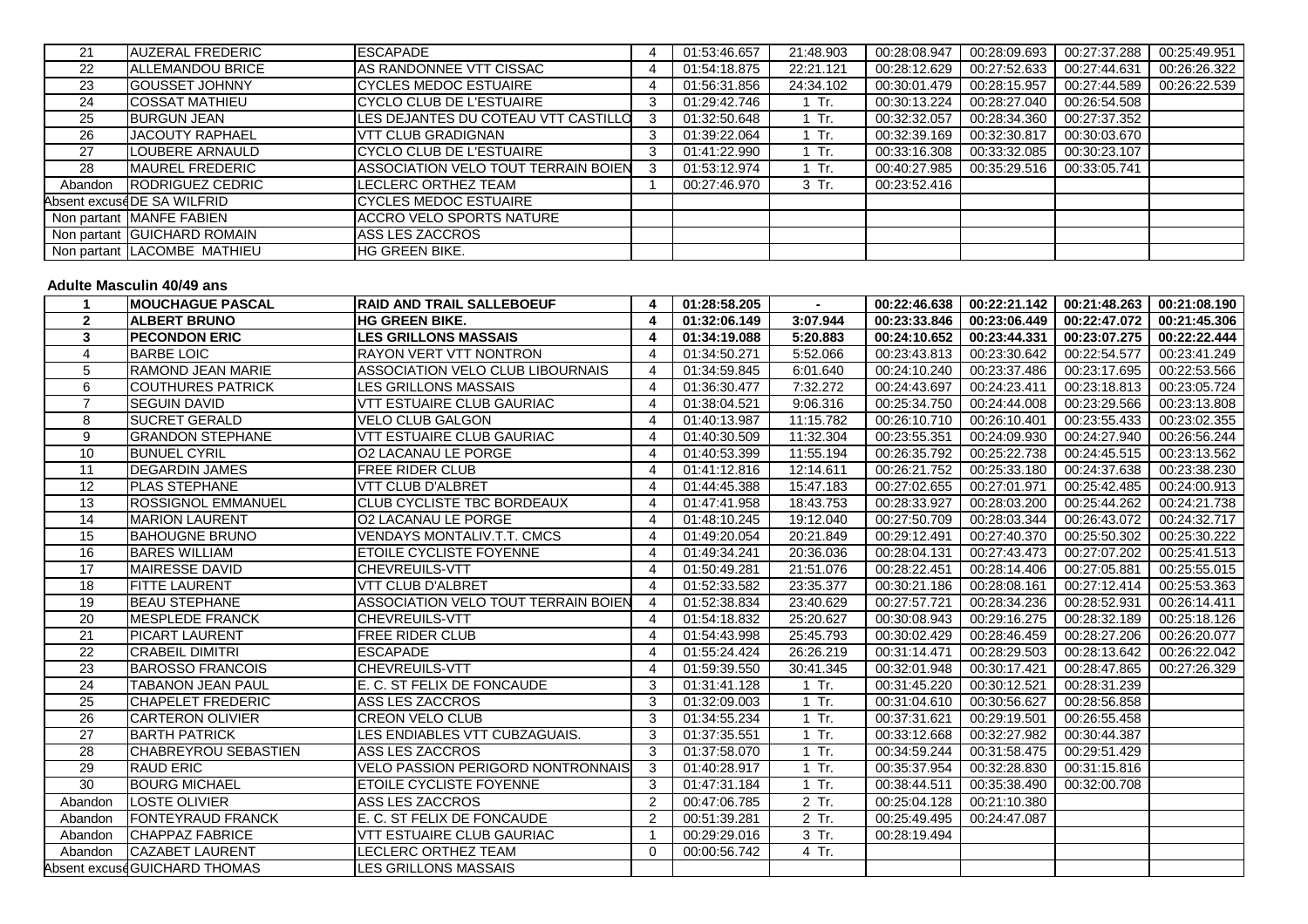| Absent excuseREYNIER LAURENT                                     | <b>LOUBES</b><br>$\sim$<br>$\sim$<br>$\sim$<br>וט טשטי<br>◡└◡ |  |  |  |  |
|------------------------------------------------------------------|---------------------------------------------------------------|--|--|--|--|
| <b>TURNES OLIVIER</b><br>$\overline{\phantom{a}}$<br>Non partant | <b>CMCS</b><br>YS MONTALIV.T.T.<br>"VENDA .                   |  |  |  |  |

#### **Adulte Féminin 17/29 ans**

| <b>LAQUEBE AMELIE</b>       | <b>IVTT DURAS LOISIRS</b>      | 01:31:34.932 |          | 00:30:24.701 | 00:28:49.167 | 00:28:54.544 |  |
|-----------------------------|--------------------------------|--------------|----------|--------------|--------------|--------------|--|
| LLAGARDE LEA<br><b>IBEL</b> | <b>IPUJOLS RANDO NATURE 47</b> | 01:37:59.276 | 6:24.344 | 00:32:28.003 | 00:31:46.133 | 00:30:18.869 |  |

#### **Adulte Féminin 30/39 ans**

| <b>IBROUEL JULIE</b>     | ------<br><b>ORT</b><br><b>LERC</b><br>65.<br>LvL               | 1:49:15.720<br><br>01.4. |   | 00:36:20.426     | 00:35:37.54<br>540 | 00:33:52.020 |  |
|--------------------------|-----------------------------------------------------------------|--------------------------|---|------------------|--------------------|--------------|--|
| <b>IMULLER ELISABETH</b> | <b>VTT CLUB</b><br><b>ILES BLAIREAUX DE I</b><br><b>LIGUEUX</b> | 01:20:37.863             | . | 00:39:55<br>.189 | 00:37:08.918       |              |  |

## **Adulte Féminin 40 ans et plus**

| <b>ISANSON KARINE</b>      | <b>IRAID AND TRAIL SALLEBOEUF</b>           | 01:24:09.380 | $\overline{\phantom{a}}$ | 00:27:45.087 | 00:26:50.743                | 00:26:11.725 |  |
|----------------------------|---------------------------------------------|--------------|--------------------------|--------------|-----------------------------|--------------|--|
| <b>IMILLONCOURT LUCIE</b>  | <b>IPUJOLS RANDO NATURE 47</b>              | 01:24:50.510 | 41.130                   | 00:27:36.981 | 00:27:22.754 L              | 00:26:28.019 |  |
| <b>ICHAGNAUD CORINNE</b>   | <b>ILES BLAIREAUX DE LIGUEUX VTT CLUB</b>   | 01:28:52.464 | 4:43.084                 |              |                             | 00:27:38.490 |  |
| <b>IPIGNOT NATHALIE</b>    | ICYCLO CLUB DE L'ESTUAIRE                   | 01:47:41.304 | 23:31.924                |              | 00:36:59.405   00:34:28.496 | 00:32:43.286 |  |
| <b>BEAU CLAUDINE</b>       | <b>IASSOCIATION VELO TOUT TERRAIN BOIEN</b> | 01:50:44.141 | 26:34.761                |              | 00:36:29.133   00:35:04.807 | 00:35:33.777 |  |
| <b>ILOUCHART CHRISTINE</b> | <b>LASS SPORTIVE PERIGORD BESSEDE</b>       | 01:24:34.401 | 1 Tr.                    | 00:44:07.299 | 00:36:46.439                |              |  |
| JOINEL ARLENE              | <b>ASS LES ZACCROS</b>                      | 01:46:47.810 | - Tr.                    | 00:52:03.474 | 00:50:58.855                |              |  |

# **Jeune Féminin 15/16 ans**

| <b>IDEGARDIN LEA</b>           | <b>IFREE RIDER CLUB</b>                     | 01:03:08.427 |           | 00:32:32.863 | 00:29:28.188 |  |
|--------------------------------|---------------------------------------------|--------------|-----------|--------------|--------------|--|
| <b>IDA CONCEICAO CHARLOTTE</b> | <b>IFREE RIDER CLUB</b>                     | 01:12:28.764 | 9:20.337  | 00:36:31.593 | 00:34:49.154 |  |
| <b>IBROUSSE ELISA</b>          | <b>ICREON VELO CLUB</b>                     | 01:16:56.484 | 13:48.057 | 00:38:43.871 | 00:37:03.748 |  |
| <b>IPRESOTTO MARINE</b>        | <b>ILES DEJANTES DU COTEAU VTT CASTILLO</b> | 01:24:27.846 | 21:19.419 | 00:43:44.242 | 00:39:34.201 |  |
| <b>ICOMBES AMANDINE</b>        | <b>ILES GRILLONS MASSAIS</b>                | 00:48:08.660 |           | 00:46:58.596 |              |  |

#### **Jeune Masculin 15/16 ans**

|             | <b>ICOUDOUIN ENGUERRAND</b> | IHG GREEN BIKE.                     | 00:47:16.138 | $\sim$    | 00:23:28.099 | 00:22:35.038 |  |
|-------------|-----------------------------|-------------------------------------|--------------|-----------|--------------|--------------|--|
|             | <b>LAGENEBRE DYLAN</b>      | <b>IPUJOLS RANDO NATURE 47</b>      | 00:48:26.960 | 1:10.822  | 00:24:35.096 | 00:22:33.156 |  |
|             | <b>IGARRIGOU FLORENT</b>    | <b>IPUJOLS RANDO NATURE 47</b>      | 00:49:30.794 | 2:14.656  | 00:24:24.632 | 00:23:51.756 |  |
|             | <b>FAUCOUNEAU ARNAUD</b>    | <b>FREE RIDER CLUB</b>              | 00:50:17.030 | 3:00.892  | 00:25:35.848 | 00:23:27.562 |  |
| $\mathbf b$ | <b>PONS QUENTIN</b>         | LES GRILLONS MASSAIS                | 00:50:24.206 | 3:08.068  | 00:24:30.154 | 00:24:38.530 |  |
| 6           | ICHATELLIER DORIAN          | ASS SPORTIVE PERIGORD BESSEDE       | 00:50:26.706 | 3:10.568  | 00:24:35.445 | 00:24:35.035 |  |
|             | <b>FROMI RAYAN</b>          | <b>PUJOLS RANDO NATURE 47</b>       | 00:52:00.874 | 4:44.736  | 00:25:41.968 | 00:24:58.524 |  |
| 8           | LACASSAGNE LOU ANN          | <b>ESCAPADE</b>                     | 00:52:43.079 | 5:26.941  | 00:26:14.950 | 00:25:09.087 |  |
| 9           | <b>BERGUIN REMI</b>         | LES GRILLONS MASSAIS                | 00:53:23.111 | 6:06.973  | 00:26:14.040 | 00:25:44.450 |  |
| 10          | <b>MORALES LUC</b>          | ASS LES ZACCROS                     | 00:54:40.676 | 7:24.538  | 00:26:49.359 | 00:26:33.458 |  |
| 11          | DAMAS GUILLAUME             | LES JALLES VERTES                   | 00:56:10.997 | 8:54.859  | 00:27:35.656 | 00:27:14.028 |  |
| 12          | <b>EATON FRANCK</b>         | CYCLO CLUB GENSACAIS                | 00:56:22.494 | 9:06.356  | 00:27:58.630 | 00:27:05.549 |  |
| 13          | <b>IDELORD MATTHIEU</b>     | ASS LES ZACCROS                     | 00:57:11.192 | 9:55.054  | 00:28:52.993 | 00:27:04.289 |  |
| 14          | <b>GARY JULIEN</b>          | <b>VTT DURAS LOISIRS</b>            | 00:57:13.777 | 9:57.639  | 00:28:28.345 | 00:27:24.625 |  |
| 15          | <b>CASTERA BAPTISTE</b>     | V.T.T JALLES EVASION                | 00:57:47.214 | 10:31.076 | 00:29:01.306 | 00:27:24.637 |  |
| 16          | <b>BEN EL RHAZI YOUNES</b>  | LES DEJANTES DU COTEAU VTT CASTILLO | 00:58:12.316 | 10:56.178 | 00:28:17.674 | 00:28:33.661 |  |
| 17          | <b>GARIN MAXIME</b>         | <b>IPEUJARD VELO CLUB</b>           | 00:58:14.963 | 10:58.825 | 00:29:04.241 | 00:27:45.708 |  |
| 18          | <b>ICHABREYROU THEO</b>     | ASS LES ZACCROS                     | 00:58:31.009 | 11:14.871 | 00:29:32.157 | 00:27:41.302 |  |
| 19          | <b>SPEZIALI LOUIS</b>       | LES DEJANTES DU COTEAU VTT CASTILLO | 00:59:14.247 | 11:58.109 | 00:29:48.824 | 00:27:57.906 |  |
| 20          | LORILLOUX ADRIEN            | <b>VTTINTERBASSIN</b>               | 00:59:45.534 | 12:29.396 | 00:29:32.986 | 00:28:45.403 |  |
| 21          | <b>MONMARSON CORENTIN</b>   | ASS LES ZACCROS                     | 01:02:14.002 | 14:57.864 | 00:32:04.203 | 00:28:47.617 |  |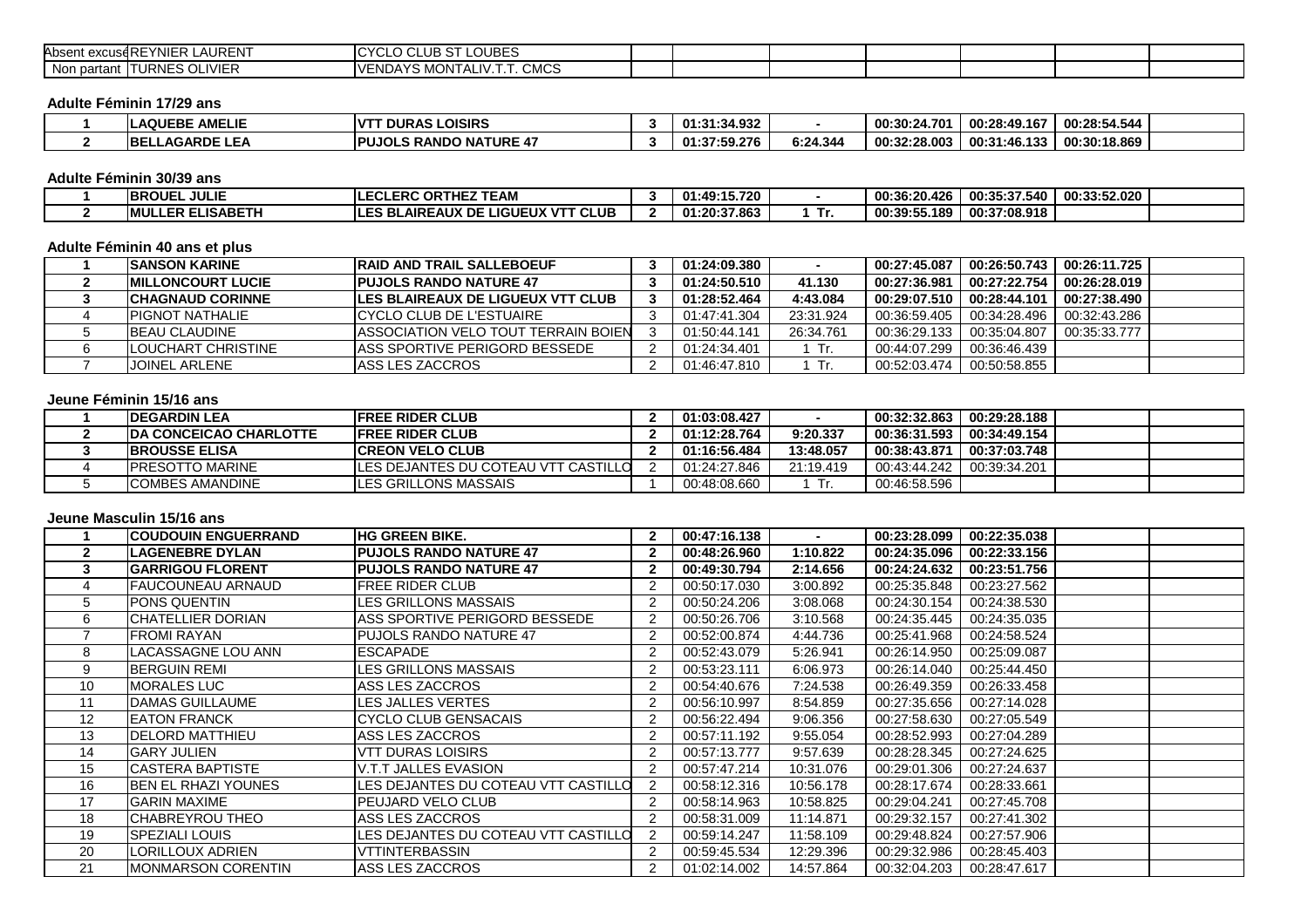| 22      | <b>RIGAUD ANTHONY</b>           | <b>FREE RIDER CLUB</b>              | 01:02:16.380 | 15:00.242 | 00:31:13.397 | 00:29:36.831 |  |
|---------|---------------------------------|-------------------------------------|--------------|-----------|--------------|--------------|--|
| 23      | <b>AUDET ROMAIN</b>             | <b>CREON VELO CLUB</b>              | 01:02:47.460 | 15:31.322 | 00:32:05.114 | 00:29:19.006 |  |
| 24      | LOPEZ THOMAS                    | <b>CREON VELO CLUB</b>              | 01:05:03.501 | 17:47.363 | 00:32:43.347 | 00:30:53.485 |  |
| 25      | <b>COLLETTE GUILLAUME</b>       | <b>CYCLO CLUB GENSACAIS</b>         | 01:07:06.350 | 19:50.212 | 00:37:00.893 | 00:28:41.393 |  |
| 26      | <b>GOUX MATHIAS</b>             | LES DEJANTES DU COTEAU VTT CASTILLO | 01:08:04.374 | 20:48.236 | 00:35:07.992 | 00:31:28.017 |  |
| 27      | <b>ROUGER LUCAS</b>             | <b>HG GREEN BIKE.</b>               | 01:09:16.436 | 22:00.298 | 00:33:57.086 | 00:33:46.209 |  |
| 28      | <b>BEURIER TOM</b>              | V.T.T JALLES EVASION                | 01:10:40.286 | 23:24.148 | 00:35:23.023 | 00:33:47.389 |  |
| 29      | <b>DUCREY PAUL</b>              | <b>CREON VELO CLUB</b>              | 01:11:43.148 | 24:27.010 | 00:38:34.152 | 00:31:38.440 |  |
| 30      | <b>MAESTRO PABLO</b>            | VELO CLUB DU BRUILHOIS ET AGENAIS   | 01:12:45.657 | 25:29.519 | 00:36:25.389 | 00:34:52.275 |  |
| 31      | <b>ANDRO QUENTIN</b>            | CYCLO CLUB GENSACAIS                | 01:12:53.164 | 25:37.026 | 00:28:44.267 | 00:42:33.771 |  |
| 32      | <b>CARTEAU ANTOINE</b>          | <b>CREON VELO CLUB</b>              | 01:12:55.729 | 25:39.591 | 00:36:36.805 | 00:34:40.841 |  |
| 33      | <b>BECHON ENZO</b>              | CYCLO CLUB GENSACAIS                | 01:15:39.312 | 28:23.174 | 00:38:42.092 | 00:35:25.113 |  |
| 34      | LAURET ARTHUR                   | LES DEJANTES DU COTEAU VTT CASTILLO | 01:18:31.914 | 31:15.776 | 00:40:33.549 | 00:36:20.903 |  |
| 35      | <b>COGNEVILLE BENJAMIN</b>      | LES DEJANTES DU COTEAU VTT CASTILLO | 01:21:13.595 | 33:57.457 | 00:40:57.885 | 00:38:44.533 |  |
| 36      | <b>ELLION LUCIEN</b>            | CYCLO CLUB GENSACAIS                | 01:23:15.266 | 35:59.128 | 00:42:53.973 | 00:38:47.759 |  |
| 37      | <b>BOUCHET CORENTIN</b>         | LES DEJANTES DU COTEAU VTT CASTILLO | 01:39:09.768 | 51:53.630 | 00:52:23.946 | 00:45:09.001 |  |
| 38      | <b>VRAGNIAU MATTHEW</b>         | LES ENDIABLES VTT CUBZAGUAIS.       | 00:49:58.854 | $1$ Tr.   | 00:48:15.767 |              |  |
| Abandon | <b>BERNIS LUCAS</b>             | LES DEJANTES DU COTEAU VTT CASTILLO | 00:46:50.269 | $1$ Tr.   | 00:45:07.969 |              |  |
| Abandon | <b>GUERIN-MARIE MAXENCE</b>     | <b>CREON VELO CLUB</b>              |              |           |              |              |  |
| Abandon | <b>IESCALANTE GABRIEL</b>       | <b>FREE RIDER CLUB</b>              |              |           |              |              |  |
|         | Absent excuseBOURDOULEIX THOMAS | PEUJARD VELO CLUB                   |              |           |              |              |  |
|         | Absent excuseBOURDOULEIX HUGO   | PEUJARD VELO CLUB                   |              |           |              |              |  |

#### **TANDEM MASCULIN**

| <b>ECYRIL</b><br><b>IMAIGRE</b><br><b>CHRIS</b><br>/ ROUJOL | <b>'LES GRILLOI</b><br>PUJOLS RANDO NA <sup>-</sup><br>. $f$ URE 47 $^\prime$<br><b>OPU</b> | 01:47:08.798 |          | 00:34:21.631 | 00:34:52.<br>172<br>. J | 00:32:44.030 |  |
|-------------------------------------------------------------|---------------------------------------------------------------------------------------------|--------------|----------|--------------|-------------------------|--------------|--|
| <b>IFIGADERE CHRISTOPHE</b><br>/ PAL<br>LUAILE              | <b>CUBZAGUAIS.</b><br><b>FS ENDIABLES VT1 J</b>                                             | 01:51:47.478 | 4:38.680 | 00:38:27.184 | 00:34:26.243            | 00:33:40.089 |  |

# **TANDEM MIXTE**

| <b>IAIS</b><br><b>OVIDE</b><br>MARII<br>AN'<br>AN.<br>^'<br> | <b>AGUAIS</b><br><br>. .<br>~<br>. ENP' | 440<br>n1<br>. .<br>--- | $\sim$ $\sim$<br>00:49:08 | 00:43:1<br>$\sim$<br>741<br>.<br>. |
|--------------------------------------------------------------|-----------------------------------------|-------------------------|---------------------------|------------------------------------|
|                                                              |                                         |                         |                           |                                    |

# **Jeune Féminin 11/12 ans**

|         | <b>IBROUSSE MARIANNE</b> | <b>ICREON VELO CLUB</b>        | 00:36:21.837 |        | 00:11:11.708 | 00:11:32.739   00:10:13.832 |  |
|---------|--------------------------|--------------------------------|--------------|--------|--------------|-----------------------------|--|
|         | <b>IFROMI OCEANE</b>     | <b>IPUJOLS RANDO NATURE 47</b> | 00:36:41.276 | 19.439 | 00:11:28.914 | 00:10:57.214 00:10:54.484   |  |
|         | <b>HERNANDEZ ELEA</b>    | <b>IASS LES ZACCROS</b>        | 00:37:17.255 | . Tr   | 00:16:33.958 | 00:16:33.628                |  |
| abandon | <b>CARTEAU CHLOE</b>     | <b>ICREON VELO CLUB</b>        |              |        |              |                             |  |

#### **Jeune Féminin 13/14 ans**

|         | <b>IMULLER EVA</b>       | <b>IPUJOLS RANDO NATURE 47</b>        | 00:38:09.715 |          | 00:09:50.752   |                                                             | 00:08:29.097 |
|---------|--------------------------|---------------------------------------|--------------|----------|----------------|-------------------------------------------------------------|--------------|
|         | <b>ICOUTHURES OCEANE</b> | <b>ILES GRILLONS MASSAIS</b>          | 00:39:33.152 | 1:23.437 | 00:10:07.214 l | $00:09:49.844$ 00:09:20.855                                 | 00:09:03.071 |
|         | <b>IBARTH CHLOE</b>      | <b>ILES ENDIABLES VTT CUBZAGUAIS.</b> | 00:44:02.878 | 5:53.163 |                | 00:11:29.162   00:11:21.820   00:10:33.249   00:09:29.910   |              |
|         | <b>IBOURG LEANE</b>      | <b>IETOILE CYCLISTE FOYENNE</b>       | 00:47:30.713 | 9:20.998 |                | 00:12:06.402 l 00:12:32.664 l 00:11:21.532 l 00:10:17.554 l |              |
|         | <b>IGRAMMONT LOUNA</b>   | <b>ILES ENDIABLES VTT CUBZAGUAIS.</b> | 00:41:59.553 | Tr.      | 00:15:08.308   | 00:12:54.004   00:12:41.082                                 |              |
| Abandon | <b>IDAMAS JULIETTE</b>   | <b>ILES JALLES VERTES</b>             |              |          |                |                                                             |              |

# **Jeune Masculin 11/12 ans**

| <b>IESCAPADE</b><br><b>ILAPORTE CLEMENT</b>                 | l 00:08:42.619 l 00:08:25.892<br>00:29:29.040<br>00:08:42.868                |
|-------------------------------------------------------------|------------------------------------------------------------------------------|
| <b>LASS SPORTIVE PERIGORD BESSEDE</b><br>IGHISLOTTI NATHAN  | 00:08:42.828   00:08:26.057<br>28.453<br>00:29:57.493<br>00:09:10.493        |
| <b>IESCAPADE</b><br><b>IBARRERE ALEXIS</b>                  | 00:09:59.646   00:09:22.199   00:08:37.864<br>2:09.053<br>00:31:38.093       |
| LES DEJANTES DU COTEAU VTT CASTILLO<br><b>ISPEZIALI TOM</b> | 00:32:00.719<br>′ I 00:11:44.195<br>2:31.679<br>00:10:12.718<br>00:06:40.247 |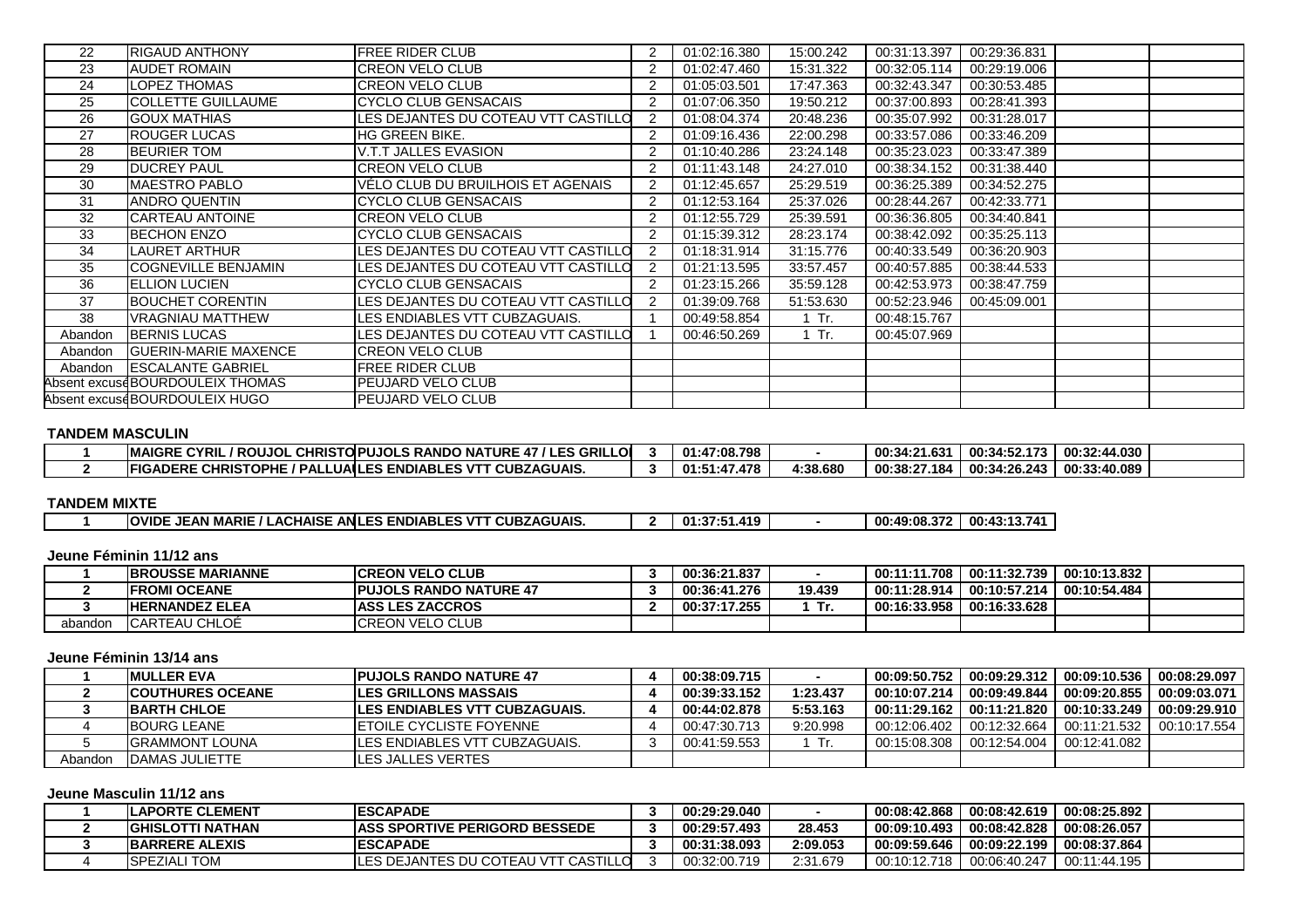| 5  | <b>ROSELLI TOM</b>                | <b>ICLUB VTT LES ROCHERS 47</b>   |   | 00:32:47.550 | 3:18.510  | 00:10:05.932 | 00:09:37.004 | 00:09:21.640 |  |
|----|-----------------------------------|-----------------------------------|---|--------------|-----------|--------------|--------------|--------------|--|
| 6  | <b>CRABEIL MATHIAS</b>            | <b>ESCAPADE</b>                   | 3 | 00:32:56.029 | 3:26.989  | 00:09:53.112 | 00:09:44.510 | 00:09:29.229 |  |
|    | <b>HEMON JULIEN</b>               | VTT CLUB GRADIGNAN                |   | 00:32:56.586 | 3:27.546  | 00:09:47.424 | 00:09:45.896 | 00:09:35.225 |  |
| 8  | <b>DIEGO ROMAIN</b>               | <b>CREON VELO CLUB</b>            |   | 00:33:46.048 | 4:17.008  | 00:10:07.793 | 00:10:17.801 | 00:09:33.901 |  |
| 9  | <b>BOULAY LUCAS</b>               | VELO CLUB DU BRUILHOIS ET AGENAIS |   | 00:35:37.504 | 6:08.464  | 00:11:11.895 | 00:10:26.115 | 00:10:07.524 |  |
| 10 | MICAS-RODRIGUEZ MAXENCE           | <b>ICREON VELO CLUB</b>           |   | 00:35:52.537 | 6:23.497  | 00:10:53.574 | 00:10:47.765 | 00:10:21.193 |  |
| 11 | <b>RIBERA MATHEO</b>              | <b>CREON VELO CLUB</b>            |   | 00:36:25.581 | 6:56.541  | 00:11:22.194 | 00:10:49.480 | 00:10:25.205 |  |
| 12 | <b>BOUE MARCEAU</b>               | VÉLO CLUB DU BRUILHOIS ET AGENAIS | 3 | 00:38:44.476 | 9:15.436  | 00:11:56.477 | 00:12:03.178 | 00:10:53.926 |  |
| 13 | <b>AUDET TANGUY</b>               | <b>CREON VELO CLUB</b>            | 3 | 00:39:41.217 | 10:12.177 | 00:11:57.119 | 00:12:16.949 | 00:11:28.541 |  |
| 14 | DARPHEL MATEO                     | <b>CREON VELO CLUB</b>            |   | 00:40:35.124 | 11:06.084 | 00:12:39.425 | 00:12:29.066 | 00:11:31.499 |  |
| 15 | <b>DEON ALOIS</b>                 | <b>VTTINTERBASSIN</b>             |   | 00:40:35.641 | 11:06.601 | 00:13:13.607 | 00:12:25.613 | 00:11:03.749 |  |
| 16 | <b>BERECOCHEA IBAN</b>            | LES JALLES VERTES                 |   | 00:40:38.660 | 11:09.620 | 00:13:00.766 | 00:12:30.141 | 00:11:10.387 |  |
| 17 | TEYSSIER VALENTIN                 | A.S. BEAUTIRAN CYCLISME           |   | 00:41:22.064 | 11:53.024 | 00:13:25.662 | 00:12:41.804 | 00:11:27.633 |  |
| 18 | <b>RAYSSIGUIER MAXIME</b>         | LES JALLES VERTES                 |   | 00:41:59.945 | 12:30.905 | 00:13:04.403 | 00:12:49.270 | 00:12:03.818 |  |
| 19 | <b>I</b> GELLIBERT SAMUEL         | A.S. BEAUTIRAN CYCLISME           |   | 00:42:12.725 | 12:43.685 | 00:13:40.673 | 00:12:34.857 | 00:11:49.633 |  |
| 20 | <b>PALLUAULT BAPTISTE</b>         | LES ENDIABLES VTT CUBZAGUAIS.     |   | 00:42:16.468 | 12:47.428 | 00:13:29.384 | 00:12:24.393 | 00:12:18.563 |  |
| 21 | <b>ALPIN MATEO</b>                | LES ENDIABLES VTT CUBZAGUAIS.     |   | 00:42:17.006 | 12:47.966 | 00:12:53.362 | 00:13:23.245 | 00:12:01.048 |  |
| 22 | JOINEL TRYSTAN                    | ASS LES ZACCROS                   |   | 00:25:59.013 | 1 Tr.     | 00:12:15.420 | 00:09:58.550 |              |  |
| 23 | <b>CHASLOT-DENIZE EWEN</b>        | <b>CREON VELO CLUB</b>            |   | 00:30:10.024 | Tr.       | 00:13:54.095 | 00:12:12.421 |              |  |
| 24 | THIERY LOUIS                      | LES JALLES VERTES                 |   | 00:30:16.021 | Tr.       | 00:13:58.396 | 00:12:14.757 |              |  |
| 25 | TREGOAT MATHIAS                   | LES JALLES VERTES                 |   | 00:32:00.238 | Tr.       | 00:14:31.997 | 00:13:17.640 |              |  |
| 26 | <b>MALABAT LUCAS</b>              | LES ENDIABLES VTT CUBZAGUAIS.     |   | 00:33:04.486 | $1$ Tr.   | 00:15:18.834 | 00:13:44.997 |              |  |
| 27 | <b>FAURE ALEXIS</b>               | LES JALLES VERTES                 |   | 00:33:52.045 | 1 Tr.     | 00:16:03.353 | 00:13:30.936 |              |  |
| 28 | <b>PERROY VICTOR</b>              | LES JALLES VERTES                 |   | 00:34:32.885 | 1 Tr.     | 00:16:34.185 | 00:13:53.207 |              |  |
|    | Absent excuseCHEVALIER THEO       | ASS SPORTIVE PERIGORD BESSEDE     | 0 |              |           |              |              |              |  |
|    | Absent excuseMARTIN--CESAR MATHIS | LES JALLES VERTES                 | 0 |              |           |              |              |              |  |

### **Jeune Masculin 13/14 ans**

|                   | <b>PECONDON ROMAIN</b>      | <b>LES GRILLONS MASSAIS</b>       | 00:48:19.968 |           | 00:08:20.824 | 00:08:16.151 | 00:07:54.812 | 00:07:36.078 |
|-------------------|-----------------------------|-----------------------------------|--------------|-----------|--------------|--------------|--------------|--------------|
|                   | <b>AUBERT THOMAS</b>        | <b>UNION CYCLISTE SARLADAISE</b>  | 00:49:33.046 | 1:13.078  | 00:08:31.329 | 00:08:47.644 | 00:08:18.633 | 00:07:47.575 |
|                   | <b>IFIGADERE CLEMENT</b>    | LES ENDIABLES VTT CUBZAGUAIS.     | 00:49:49.960 | 1:29.992  | 00:08:21.238 | 00:08:39.187 | 00:08:31.556 | 00:08:09.101 |
|                   | <b>VATIN ALRIK</b>          | UNION CYCLISTE SARLADAISE         | 00:50:30.923 | 2:10.955  | 00:08:25.291 | 00:08:30.399 | 00:08:11.809 | 00:08:17.516 |
| 5                 | <b>DEFOORT MAXIME</b>       | PUJOLS RANDO NATURE 47            | 00:50:47.445 | 2:27.477  | 00:08:38.256 | 00:08:30.605 | 00:08:15.635 | 00:08:18.364 |
| 6                 | HOURCAUX TEVA               | <b>VTTINTERBASSIN</b>             | 00:51:44.909 | 3:24.941  | 00:09:07.060 | 00:09:04.889 | 00:08:10.548 | 00:08:12.740 |
|                   | LUSTENBERGER LEO            | VELO CLUB DU BRUILHOIS ET AGENAIS | 00:53:33.366 | 5:13.398  | 00:08:58.374 | 00:08:53.001 | 00:08:56.144 | 00:09:02.097 |
| 8                 | DAUMAND KILLIAN             | <b>PUJOLS RANDO NATURE 47</b>     | 00:54:07.796 | 5:47.828  | 00:09:30.365 | 00:08:56.102 | 00:08:51.305 | 00:08:38.420 |
| 9                 | <b>RAYET BASTIEN</b>        | CYCLO CLUB GENSACAIS              | 00:54:31.452 | 6:11.484  | 00:09:26.953 | 00:09:00.258 | 00:09:03.795 | 00:08:37.822 |
| 10                | <b>TALENTON ARTHUR</b>      | VELO CLUB DU BRUILHOIS ET AGENAIS | 00:55:03.131 | 6:43.163  | 00:09:09.067 | 00:09:11.940 | 00:08:59.308 | 00:09:02.884 |
| 11                | <b>DEVOS NATHAN</b>         | CYCLO CLUB GENSACAIS              | 00:56:06.633 | 7:46.665  | 00:09:30.530 | 00:09:32.991 | 00:09:49.017 | 00:08:54.985 |
| $12 \overline{ }$ | <b>VIDAL ELIO</b>           | <b>PUJOLS RANDO NATURE 47</b>     | 00:57:06.827 | 8:46.859  | 00:09:37.230 | 00:09:07.351 | 00:09:17.338 | 00:09:09.274 |
| 13                | <b>PALAT LEO</b>            | <b>PUJOLS RANDO NATURE 47</b>     | 00:58:25.300 | 10:05.332 | 00:10:34.653 | 00:10:02.064 | 00:09:24.886 | 00:09:27.615 |
| 14                | <b>DELORD ALEXANDRE</b>     | ASS LES ZACCROS                   | 00:49:16.544 | $1$ Tr.   | 00:10:05.043 | 00:10:48.176 | 00:09:06.875 | 00:09:00.590 |
| 15                | <b>PINTOS MATEO</b>         | ASS SPORTIVE PERIGORD BESSEDE     | 00:50:06.709 | Tr.       | 00:09:45.149 | 00:09:57.144 | 00:09:51.250 | 00:10:21.938 |
| 16                | VANOVERSCHELDE JEAN BAPTIST | <b>IPUJOLS RANDO NATURE 47</b>    | 00:51:45.572 | Tr.       | 00:09:40.518 | 00:11:13.942 | 00:10:31.036 | 00:09:56.420 |
| 17                | <b>GAUDINET GREGORY</b>     | <b>PUJOLS RANDO NATURE 47</b>     | 00:51:51.340 | Tr.       | 00:10:01.567 | 00:10:16.333 | 00:10:05.974 | 00:10:08.847 |
| 18                | <b>CARUSO THOMAS</b>        | <b>VELO CLUB DE CANEJAN</b>       | 00:52:23.826 | Tr.       | 00:10:15.960 | 00:10:27.706 | 00:10:14.183 | 00:09:55.344 |
| 19                | <b>BROCA NEO</b>            | <b>VTTINTERBASSIN</b>             | 00:53:48.814 | Tr.       | 00:10:27.045 | 00:11:56.786 | 00:10:20.222 | 00:09:32.557 |
| 20                | LORILLOUX BAPTISTE          | <b>VTT INTERBASSIN ANDERNOS</b>   | 00:54:24.007 | Tr.       | 00:10:45.944 | 00:11:23.743 | 00:10:29.339 | 00:10:13.376 |
| 21                | LOULIER CLEMENT             | A.S. BEAUTIRAN CYCLISME           | 00:55:04.949 | Tr.       | 00:11:21.343 | 00:11:32.346 | 00:10:41.685 | 00:10:15.507 |
| 22                | TARDIEU QUENTIN             | <b>VTT CLUB GRADIGNAN</b>         | 00:56:58.328 | Tr.       | 00:11:57.077 | 00:12:38.741 | 00:10:34.510 | 00:10:58.951 |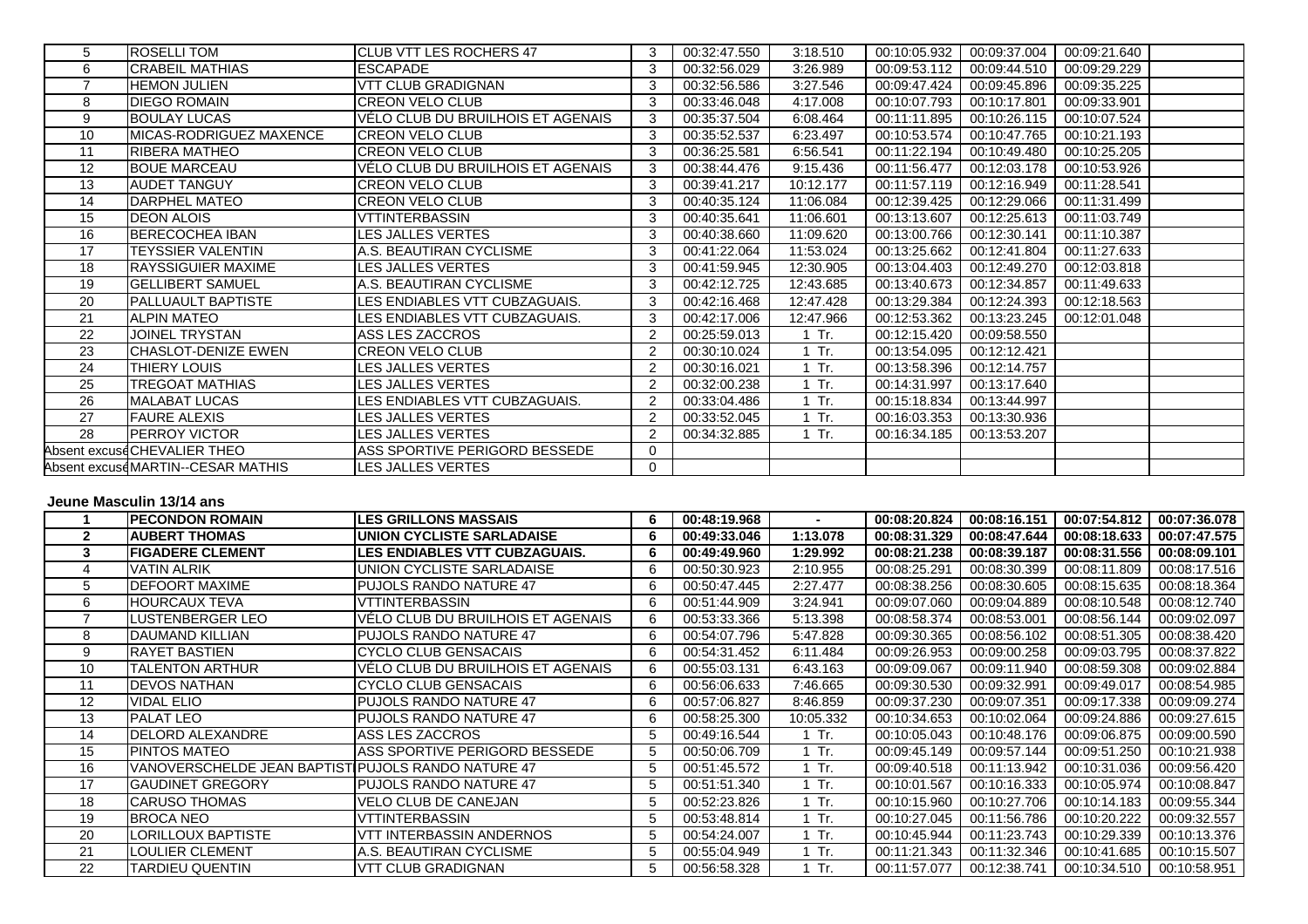| 23              | COSTA GONCALVES DANSON           | <b>IVTTINTERBASSIN</b>                   | 5              | 00:58:13.349  | 1 Tr.     |                            | 00:12:27.267   00:12:06.981 | 00:11:15.162 | 00:10:35.772 |
|-----------------|----------------------------------|------------------------------------------|----------------|---------------|-----------|----------------------------|-----------------------------|--------------|--------------|
| 24              | <b>TRAVERS ARTHUR</b>            | <b>CREON VELO CLUB</b>                   | 4              | 00:45:57.724  | 2 Tr.     | 00:13:02.006               | 00:11:16.692                | 00:10:19.643 | 00:09:51.334 |
| 25              | <b>GRANDCOING ALOIS</b>          | <b>FREE RIDER CLUB</b>                   | 4              | 00:49:11.064  | 2 Tr.     | 00:12:14.487               | 00:13:00.083                | 00:11:57.284 | 00:10:22.704 |
| 26              | <b>FAUVEAU LOUIS</b>             | V.T.T JALLES EVASION                     | 4              | 00:51:03.305  | 2 Tr.     | $\overline{00}$ :13:38.833 | 00:12:15.274                | 00:12:40.523 | 00:10:48.962 |
| 27              | <b>BEAUFILS ENZO</b>             | VTT ESTUAIRE CLUB GAURIAC                | 4              | 00:52:10.468  | 2 Tr.     | 00:14:34.996               | 00:14:05.776                | 00:11:28.171 | 00:10:25.782 |
| 28              | CONCHIONI ENZO                   | LES DEJANTES DU COTEAU VTT CASTILLO      | 4              | 00:52:22.668  | 2 Tr.     | 00:12:56.939               | 00:12:58.677                | 00:13:14.972 | 00:11:30.527 |
| 29              | <b>CHAUBENIT LUCAS</b>           | LES DEJANTES DU COTEAU VTT CASTILLO      | 4              | 00:52:37.681  | 2 Tr.     | 00:14:12.436               | 00:12:39.839                | 00:12:24.187 | 00:11:33.174 |
| 30              | <b>CLAMENS PAUL</b>              | <b>CYCLO CLUB GENSACAIS</b>              | $\overline{4}$ | 00:53:40.583  | 2 Tr.     | 00:12:47.903               | 00:14:07.349                | 00:13:42.928 | 00:11:20.127 |
| 31              | ROQUECAVE VICTOR                 | LES DEJANTES DU COTEAU VTT CASTILLO      | 4              | 00:54:28.267  | 2 Tr.     | 00:14:01.683               | 00:13:40.301                | 00:12:43.004 | 00:12:23.112 |
| 32              | <b>EATON VIVIAN</b>              | CYCLO CLUB GENSACAIS                     | 4              | 00:55:49.119  | 2 Tr.     | 00:14:43.743               | 00:13:55.562                | 00:13:03.537 | 00:12:23.029 |
| 34              | <b>BOUZON GUILLEMOT NOANN</b>    | <b>CYCLO CLUB GENSACAIS</b>              | 3              | 00:51:21.171  | $3$ Tr.   | 00:16:14.871               | 00:18:10.007                | 00:15:06.759 |              |
| 35              | PONCELET JEAN                    | LES JALLES VERTES                        | 2              | 00:47:15.660  | 4 Tr.     | 00:24:43.513               | 00:20:34.776                |              |              |
| Abandon         | <b>BOYER REMY</b>                | CLUB VTT LES ROCHERS 47                  | 3              |               |           |                            |                             |              |              |
| Abandon         | <b>MOLIA JULIEN</b>              | <b>VTT CLUB GRADIGNAN</b>                | $\mathbf 1$    |               |           |                            |                             |              |              |
| Abandon         | <b>CUTILLAS EDOUARD</b>          | <b>CREON VELO CLUB</b>                   | 0              |               |           |                            |                             |              |              |
|                 |                                  |                                          |                |               |           |                            |                             |              |              |
|                 | <b>Adulte Masculin 17/19 ans</b> | Heure départ : 9h24                      |                | Heure arrivée |           |                            |                             |              |              |
| $\mathbf 1$     | <b>GAURAN ANTOINE</b>            | <b>VÉLO CLUB DU BRUILHOIS ET AGENAIS</b> | $\mathbf{3}$   | 10:27:33.811  | $\sim$    | 00:21:48.553               | 00:21:25.081                | 00:20:12.770 |              |
| $\mathbf{2}$    | <b>VERSPIEREN PIERRE</b>         | <b>ASS SPORTIVE PERIGORD BESSEDE</b>     | 3              | 10:30:01.535  | 2:27.724  | 00:22:56.852               | 00:21:56.099                | 00:21:00.723 |              |
| 3               | <b>EL OUAHABI ADAM</b>           | <b>VTT DURAS LOISIRS</b>                 | 3              | 10:30:51.638  | 3:17.827  | 00:23:27.930               | 00:22:16.820                | 00:20:58.449 |              |
| 4               | DEVISME BORIONE LUIGI            | PUJOLS RANDO NATURE 47                   | 3              | 10:31:09.174  | 3:35.363  | 00:22:16.054               | 00:23:18.998                | 00:21:20.223 |              |
| 5               | <b>GOUZOT YAN</b>                | VÉLO CLUB DU BRUILHOIS ET AGENAIS        | 3              | 10:31:17.714  | 3:43.903  | 00:23:21.005               | 00:22:45.457                | 00:21:01.447 |              |
| 6               | <b>MONTMAUR LUCAS</b>            | <b>CASTRES CYCLO CLUB</b>                | 3              | 10:34:44.825  | 7:11.014  | 00:23:34.661               | 00:24:11.907                | 00:22:39.209 |              |
| $\overline{7}$  | DA CONCEICAO ALEXANDRE           | FREE RIDER CLUB                          | 3              | 10:34:50.947  | 7:17.136  | 00:23:22.762               | 00:23:54.730                | 00:23:22.533 |              |
| 8               | PUYBAREAU THIBAUT                | RAYON VERT VTT NONTRON                   | 3              | 10:35:35.243  | 8:01.432  | 00:24:24.881               | 00:24:11.959                | 00:22:38.817 |              |
| 9               | YANN FAU HUGO                    | <b>VTT DURAS LOISIRS</b>                 | 3              | 10:39:27.104  | 11:53.293 | 00:25:51.625               | 00:25:27.348                | 00:23:50.386 |              |
| 10              | <b>COUTURE PAUL</b>              | <b>FREE RIDER CLUB</b>                   | 3              | 10:41:40.313  | 14:06.502 | 00:27:37.787               | 00:26:22.579                | 00:23:27.951 |              |
| 11              | <b>DUPIN BAPTISTE</b>            | <b>LA PANLEBE</b>                        | 3              | 10:43:01.888  | 15:28.077 | 00:26:59.015               | 00:26:55.332                | 00:24:54.055 |              |
| 12              | LHUILLIER MARTIN                 | PUJOLS RANDO NATURE 47                   | 3              | 10:43:14.087  | 15:40.276 | 00:27:30.135               | 00:26:23.799                | 00:25:00.194 |              |
| 13              | SARRAZIN THOMAS                  | <b>VTT DURAS LOISIRS</b>                 | 3              | 10:43:36.936  | 16:03.125 | 00:27:35.241               | 00:26:44.187                | 00:24:56.620 |              |
| $\overline{14}$ | <b>LANSAC ANTOINE</b>            | <b>CREON VELO CLUB</b>                   | 3              | 10:44:07.355  | 16:33.544 | 00:27:10.699               | 00:27:31.105                | 00:25:12.623 |              |
| 15              | PERROT SIMON                     | PUJOLS RANDO NATURE 47                   | 3              | 10:44:39.613  | 17:05.802 | 00:28:05.393               | 00:26:23.880                | 00:25:55.987 |              |
| 16              | <b>SOUM GUILLAUME</b>            | <b>AVC LIBOURNE</b>                      | 3              | 10:45:39.600  | 18:05.789 | 00:28:10.231               | 00:27:19.463                | 00:25:49.536 |              |
| 17              | <b>MICHON THIBAUD</b>            | CREON VELO CLUB                          | 3              | 10:46:08.631  | 18:34.820 | 00:27:29.142               | 00:28:16.329                | 00:26:03.243 |              |
| 18              | DAUMAIL ALONSO MAXIME            | V.T.T JALLES EVASION                     | 3              | 10:48:03.334  | 20:29.523 | 00:29:31.393               | 00:27:37.640                | 00:26:27.189 |              |
| 19              | <b>SKALECKI LEO</b>              | PUJOLS RANDO NATURE 47                   | 3              | 10:51:44.259  | 24:10.448 | 00:34:03.289               | 00:27:16.714                | 00:25:58.880 |              |
| 20              | SOULAS HUGO                      | CYCLO CLUB GENSACAIS                     | 3              | 10:53:12.203  | 25:38.392 | 00:30:08.593               | 00:31:00.058                | 00:27:45.911 |              |
| $\overline{21}$ | <b>MAITRE TIMOTHEE</b>           | ASS SPORTIVE PERIGORD BESSEDE            | 3              | 10:55:22.890  | 27:49.079 | 00:32:06.956               | 00:30:13.883                | 00:28:45.175 |              |
| $\overline{22}$ | CARTERON THEO                    | CREON VELO CLUB                          | 3              | 10:56:20.891  | 28:47.080 | 00:38:39.920               | 00:27:41.673                | 00:25:39.711 |              |
| 23              | <b>DELUGIN ROMAIN</b>            | LES DEJANTES DU COTEAU VTT CASTILLO      | 3              | 10:59:58.488  | 32:24.677 | 00:34:15.139               | 00:31:44.703                | 00:29:34.015 |              |
| $\overline{24}$ | <b>TEDO AXEL</b>                 | VÉLO CLUB DU BRUILHOIS ET AGENAIS        | 3              | 11:03:27.233  | 35:53.422 | 00:36:07.235               | 00:32:57.488                | 00:29:56.474 |              |
| $\overline{25}$ | <b>LAQUEBE LOIC</b>              | <b>VTT DURAS LOISIRS</b>                 | $\overline{2}$ | 10:29:45.862  | 1 Tr.     |                            | 00:34:24.296 00:30:53.378   |              |              |
| 26              | PEREIRA LUCIEN                   | A.S. BEAUTIRAN CYCLISME                  | $\overline{2}$ | 10:30:14.800  | 1 Tr.     | 00:08:52.491               | 00:57:02.723                |              |              |
| 27              | <b>DENISARD JULIEN</b>           | LES ENDIABLES VTT CUBZAGUAIS.            | 2              | 10:30:24.324  | $1$ Tr.   | 00:34:47.497               | 00:31:17.780                |              |              |
| 28              | <b>DARROMAN REMI</b>             | <b>ESCAPADE</b>                          | 2              | 10:30:24.386  | 1 Tr.     | 00:34:30.066               | 00:31:31.343                |              |              |
| 29              | <b>MERCIER YVANN</b>             | <b>FREE RIDER CLUB</b>                   | $\overline{2}$ | 10:30:24.881  | 1 Tr.     | 00:34:48.634               | 00:31:12.691                |              |              |
| 30              | <b>DURAND BAPTISTE</b>           | LES DEJANTES DU COTEAU VTT CASTILLO      | 2              | 10:36:19.326  | $1$ Tr.   | 00:40:54.556               | 00:30:59.685                |              |              |
| 31              | <b>DESTOUCHES THIBAULT</b>       | <b>VTT DURAS LOISIRS</b>                 | $\overline{2}$ | 10:42:06.594  | $1$ Tr.   | 00:40:53.646               | 00:36:42.713                |              |              |
| 32              | <b>BOULENZOU KEVIN</b>           | <b>ASS LES ZACCROS</b>                   | $\overline{2}$ | 10:43:44.071  | $1$ Tr.   | 00:42:03.764               | 00:37:21.404                |              |              |
| 33              | <b>CASAL LOUIS</b>               | FREE RIDER CLUB                          |                |               |           |                            |                             |              |              |